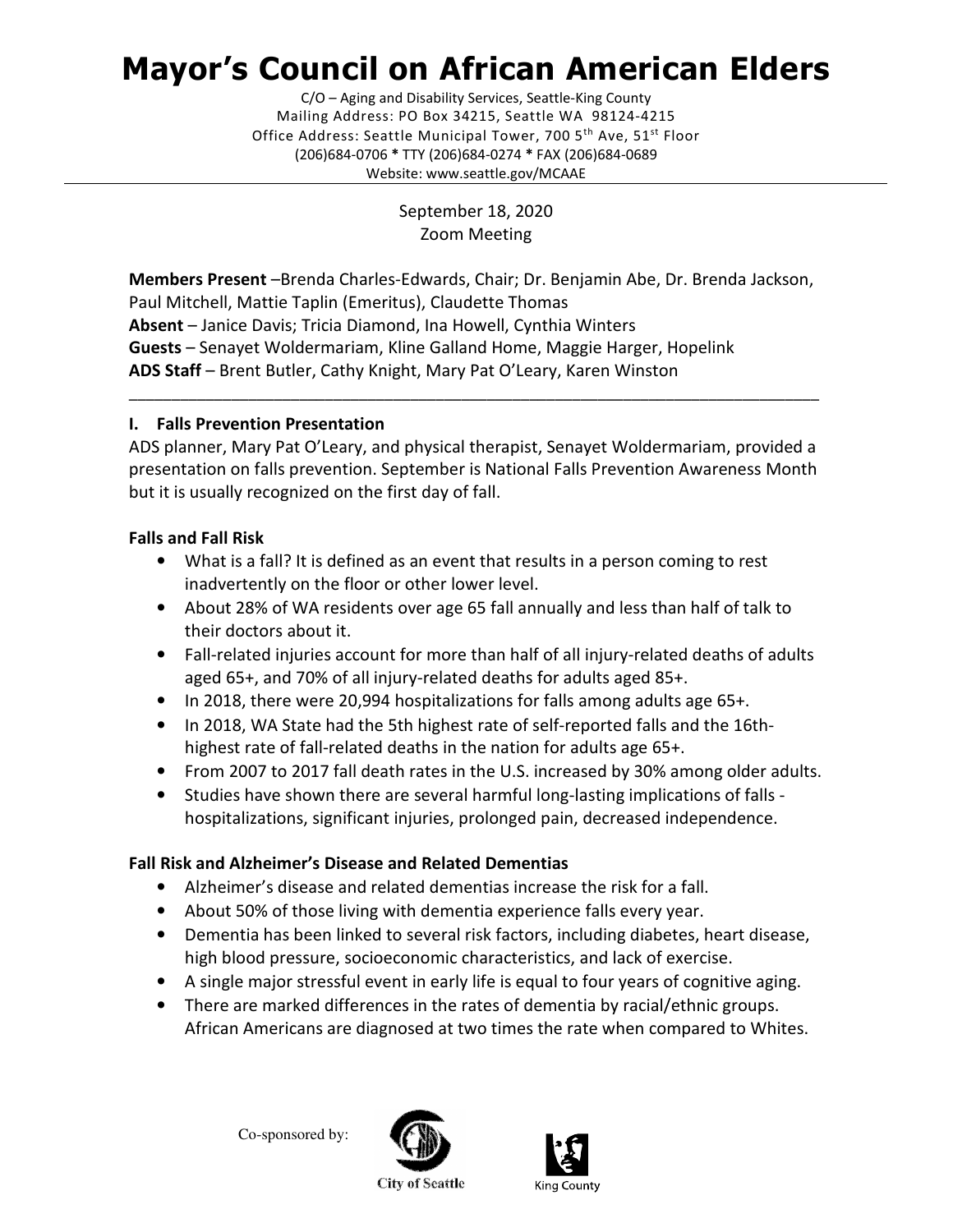# So, what can you do?

Michael C. Patterson and Roger Anunsen are co-founders of MindRAMPS Consulting. MindRAMPS is an organization dedicated to developing brain health programs that effectively prevent cognitive decline, delay the onset of dementia, and enhance mental capacity. MINDRAMPS organizes eight protective factors around key areas that promote brain health:

| <b>Physical Exercise and Movement</b> | Any type of regular physical activity is good, but                 |
|---------------------------------------|--------------------------------------------------------------------|
|                                       | Balance and strengthening exercises are key                        |
|                                       | components to fall prevention.                                     |
|                                       | Intensity matters-the more the better.<br>$\bullet$                |
|                                       | Chair exercises count!<br>$\bullet$                                |
|                                       | Key message => KEEP MOVING!<br>$\bullet$                           |
| <b>Mental Stimulation</b>             | Mental challenge builds healthy brain structures that<br>$\bullet$ |
|                                       | can become a form of "Brain Reserve"                               |
|                                       | Brain exercises could help compensate for natural<br>$\bullet$     |
|                                       | wear & tear of the brain and thereby protect against               |
|                                       | decline.                                                           |
| <b>Social Engagement</b>              | Human beings thrive when engaged with other living<br>$\bullet$    |
|                                       | things and suffer when isolated and/or feeling                     |
|                                       | lonely.                                                            |
| <b>Stress Management</b>              | Chronic, unrelieved stress is toxic to our brains and<br>$\bullet$ |
|                                       | bodies. It lowers our ability to fight illness and our             |
|                                       | ability to recover.                                                |
| <b>Diet and Nutrition</b>             | Eat a largely plant-based diet with daily fruits and<br>$\bullet$  |
|                                       | vegetables.                                                        |
|                                       | Limit or avoid fried/processed foods.<br>$\bullet$                 |
|                                       | Avoid overeating<br>$\bullet$                                      |
|                                       | Hydrate often!<br>$\bullet$                                        |
| <b>Sleep and Mental Rest</b>          | Our brains and bodies are restored and repaired<br>$\bullet$       |
|                                       | during sleep.                                                      |
|                                       | Memory consolidation occurs during sleep.<br>$\bullet$             |
|                                       | Goal - 6 to 8 hours a night and "mindful" naps.<br>$\bullet$       |
| <b>Medical Factors</b>                | Medications<br>$\bullet$                                           |
|                                       | Vision/Hearing<br>$\bullet$                                        |
|                                       | Accessibility to care<br>$\bullet$                                 |
|                                       | <b>Chronic illness</b><br>$\bullet$                                |
|                                       | Get medications reviewed and eyes/hearing checked<br>$\bullet$     |
|                                       | BEFORE a fall happens.                                             |
| <b>Environmental Factors</b>          | Lack of resources or clean conditions<br>$\bullet$                 |
|                                       | Pollution<br>$\bullet$                                             |
|                                       | Home modifications                                                 |
|                                       | Assistive device                                                   |

Mattie announced that Sound Generations provides virtual Matter of Balance participatory classes and are available for anyone. The classes focus on strength and balance exercises. Contact Deidre to register at deidred@soundgenerations.org.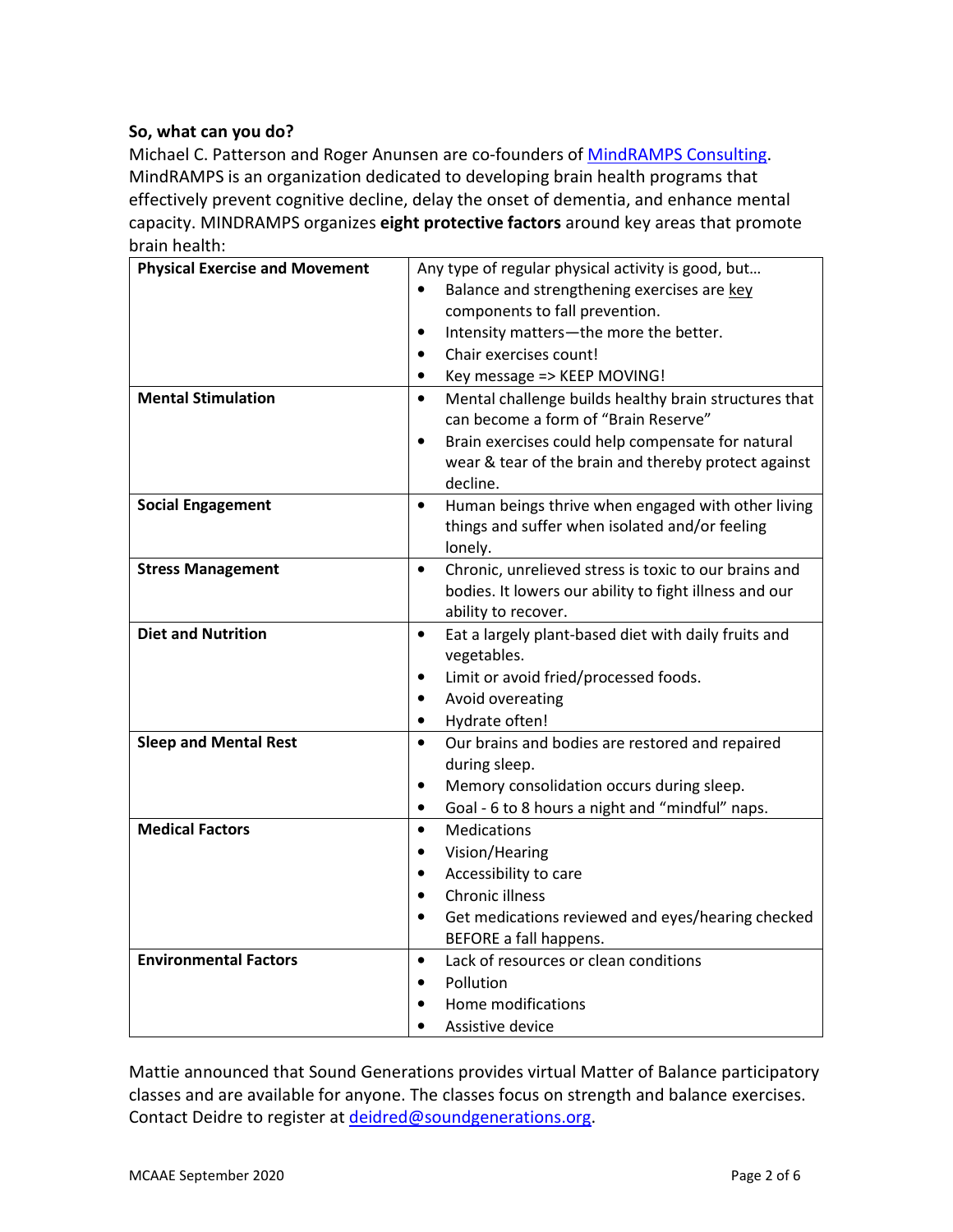## II. MCAAE Chair Update

- Brenda reported that for in-service day AARP members were given 20 greeting cards (with a script) and asked to write to nursing home residents who are isolated. She said it was a good activity to let the residents know that someone cares.
- Brenda also reminded everyone to register to vote. The ballot will be mailed 18 days before the election. Mail it in early!

# III. ADS and COVID-19 Updates

Cathy started with good news regarding the legislation to transfer City ownership of the Central Area Senior Center and Byrd Barr Place to the community. The legislation for Byrd Barr Place had gone to the City Council's Finance and Housing Committee who voted to approve, and Full Council is scheduled to vote on Monday, September 21. Negotiations are still ongoing for CASC, but ownership transfer is in process!

## Federal

• There is a small group of both Democrats and Republicans in the House of Representatives who are working on an agreement for a smaller scale relief package that would include funding for state and local governments, but not sure if it is getting any traction. If something does not happen soon, there may not be a federal relief package before the election. Any relief from the federal government would help the dismal budget outlook for the state.

#### State

- On September 16, DSHS submitted their decision package to the Office for Financial Management, the entity that develops the Governor's budget. The Governor's budget will be released in December. All state department decision packages had to include budget reductions.
- A stakeholder's letter was sent on September 15, from Bill Moss, Secretary for the Aging and Long-Term Support Administration. The letter included the impacts that budget cuts will have on people, a list of investments (e.g., PPEs, and other resources) and major cuts, primarily to the Medicaid long-term care budget. In WA State, 6,300 people could lose eligibility to receive those services at home. For King County, about 1,600 people could lose those in-home services.
- Other cuts could also impact people living in Adult Family Homes, Assisted Living facilities, and nursing homes, preventing them from being eligible for these services. The cuts will also impact people who need support after surviving from COVID-19. Overall, we are looking at potential cuts at a time when more people need more services and supports.
- AARP, one of the leaders in this fight, issued a press release. A letter was also sent to all legislators expressing the impact of the cuts and included several stories about clients served through Medicaid. The big push now is to try to convince the Governor to not add these cuts to his budget.
- In January, when the legislative session begins, legislators will be faced with really hard decisions to make regarding the budget. We, as advocates, will be pushing them to avoid cutting these critical services. Advocates like the MCAAE are more important than ever!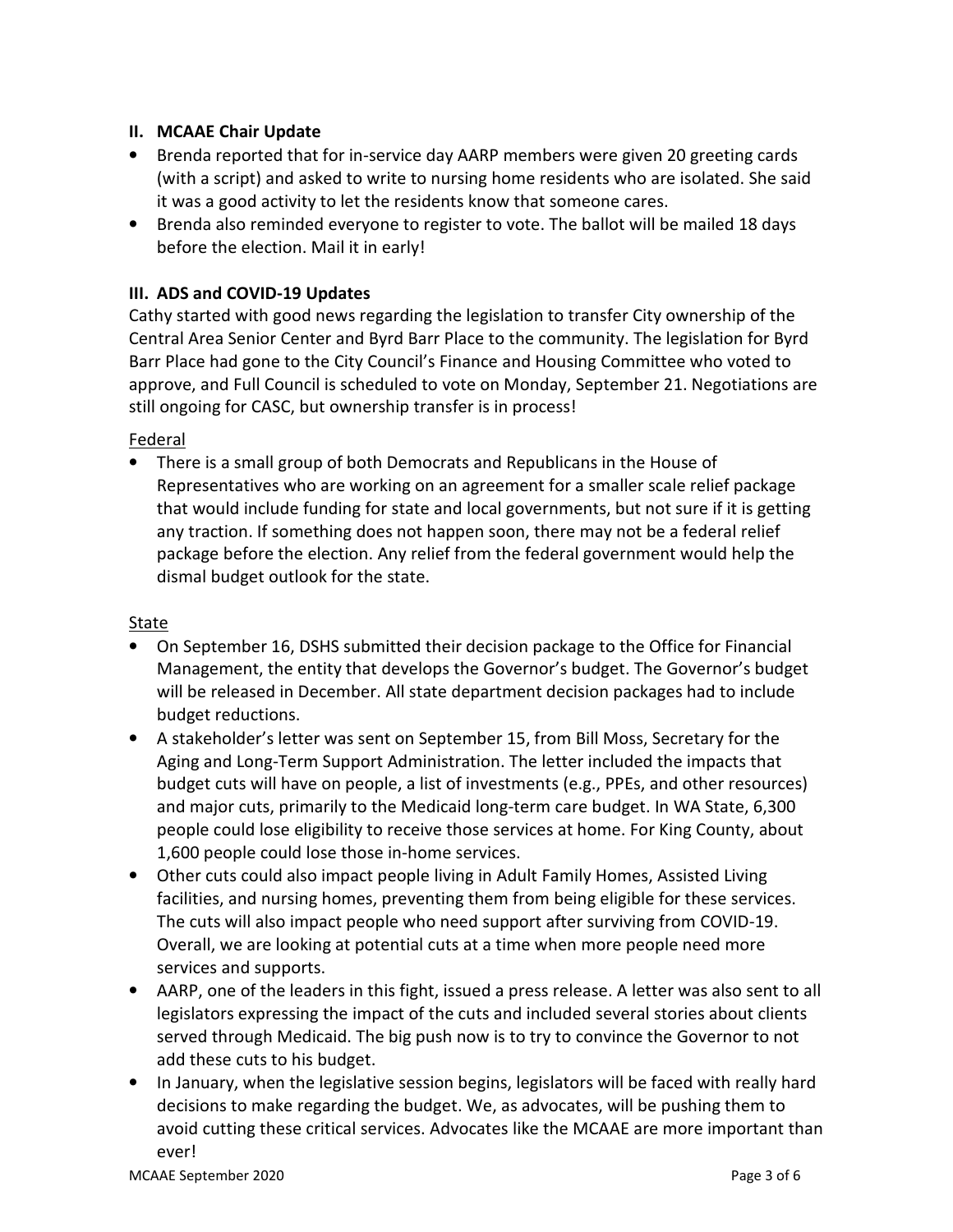## COVID-19

- ADS case management staff continue to work remotely and are doing the best they can to keep clients safe.
- With the additional funding we received to respond to needs created by the pandemic, ADS has ramped up food delivery services, since congregate food sites are closed. Many older adults are now getting groceries and meals delivered.
- The immediate concern is the upcoming flu season and the depletion of the emergency funding.

Question: Would an advocacy letter from the MCAAE to the governor and state legislators be appropriate at this time?

Answer: Yes. The important point to make is the issue regarding racial disparities and inequities, and the disproportionate impact budget cuts would have on communities of color.

## Age Friendly

- Brent started with highlights from the Age Friendly virtual Civic Coffee Hours, held every third Thursday of the month (except December). These events bring community elders closer to local government officials to explore topics of interest. Guests learn about issues, programs, and services, and officials hear from the community. The September 17 program featured a conversation with Sam Zimbabwe, director of the Seattle Department of Transportation (SDOT).
- Brent also talked about "Close to Home: Stories of Health, Tech, and Resilience." The program is a new series of online events presented by Age Friendly Seattle and features information and resources for older people, caregivers, and their families. All programs are available on Age Friendly Seattle website. Dr. Abe will be featured on the program on October 8<sup>th</sup>. Below are past shows that featured MCAAE members.
	- $\circ$  Close to Home Ep15 9/10/20: Traffic Safety & Grandparents Day Preview Featured guests: Brenda Charles Edwards & LaNesha DeBardelaben
	- o Close to Home Ep14 9/3/20: R.O.O.T.S. Family Picnic Celebration Featured guests: MCAAE member Paul Mitchell and William Lowe
	- $\circ$  Close to Home Ep6 6/11/20 Creative Aging: Radio, Recipes & Notary Services. Featured guest: MCAAE chair, Brenda Charles Edwards
- Brent shared information about Community Living Connections. Community Living Connections is a network that helps adults facing aging and disability issues get the information and support they need to make informed decisions. It is considered the front door to accessing the network of aging programs and services in King County. The program serves older adults, adults with disabilities, their caregivers, families, and professionals. Community Living Connections is supported by ADS. Should you or someone you know need assistance, the number to call is 206-962-8467 or toll free 1- 844-348-5464, or visit the website at info@communitylivingconnections.org. All services are free and confidential.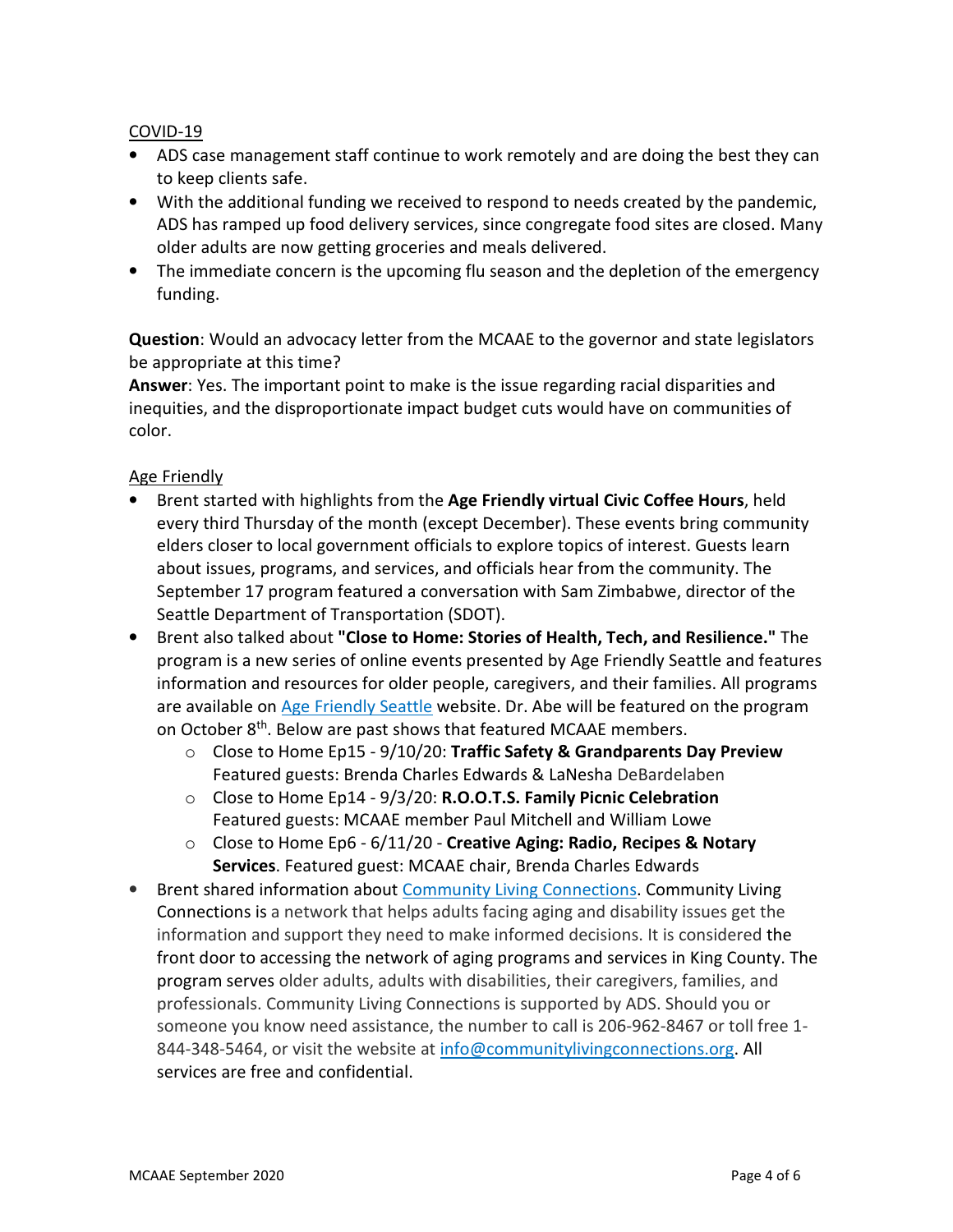## IV. Committee Reports

#### African Immigrant Outreach

- Dr. Abe reported that he and Brent have reached out to three community leaders from East Africa, Uganda, and Kenya. They hope to have meetings scheduled soon. There are many older adults from these communities that need assistance and would benefit from the information provided about falls prevention.
- Dr. Abe also talked about the continued need for property tax assistance. He recommended continued advocacy on behalf of struggling homeowners.
- Dr. Abe also talked about his participation in the 2020 Maafa Commemoration. Maafa is a Kiswahili term for disaster, calamity, or terrible occurrence. It refers to the Black Holocaust as millions of Africans and African Americans have died during the journey of captivity from Africa to the shores of the Americas, known as the Middle Passage. The annual Maafa event was created as an African centered commemoration in honor of African ancestors and loved ones who have died.

#### Grandparents Day Planning Committee

• Brenda reported on the wonderful September  $13<sup>th</sup>$  Grandparents Day event. The virtual event partners included AARP, the Northwest African American Museum (NAAM), and the Aging and Disability Services Division of the Seattle Human Services Department. About 30 people participated in the fun and interactive event. Alesia Cannady delivered an excellent keynote address about her experiences as a kinship caregiver, and the program she founded - Women United - that assists grandparents raising their grandchildren.

#### Holiday Planning Committee

- Mattie reported that the virtual holiday party is scheduled for Friday, December 18. She recommends inviting organizations to learn about their programs and 2020 highlights and accomplishments. Suggested organizations could include Kent Black Action Committee, WA State African American Commission, Black Lives Matter, NAAM, Byrd Barr Place, Center for MultiCultural Health, Hopelink, etc.
- We can also provide information about Community Living Connections and/or have a motivational speaker to excite us about 2021.
- Mattie would like to create a Save-the-Date flyer to share with the above-mentioned organizations.

Hopelink – Maggie is working on a SDOT partnership to do more outreach with a few senior centers. If anyone knows other groups that may be interested in learning more about transportation with COVID and meal deliveries, let her know.

#### Advocacy for African American Elders Program (AAEP) Nurse – No report.

#### Property Tax Assistance Committee – No report